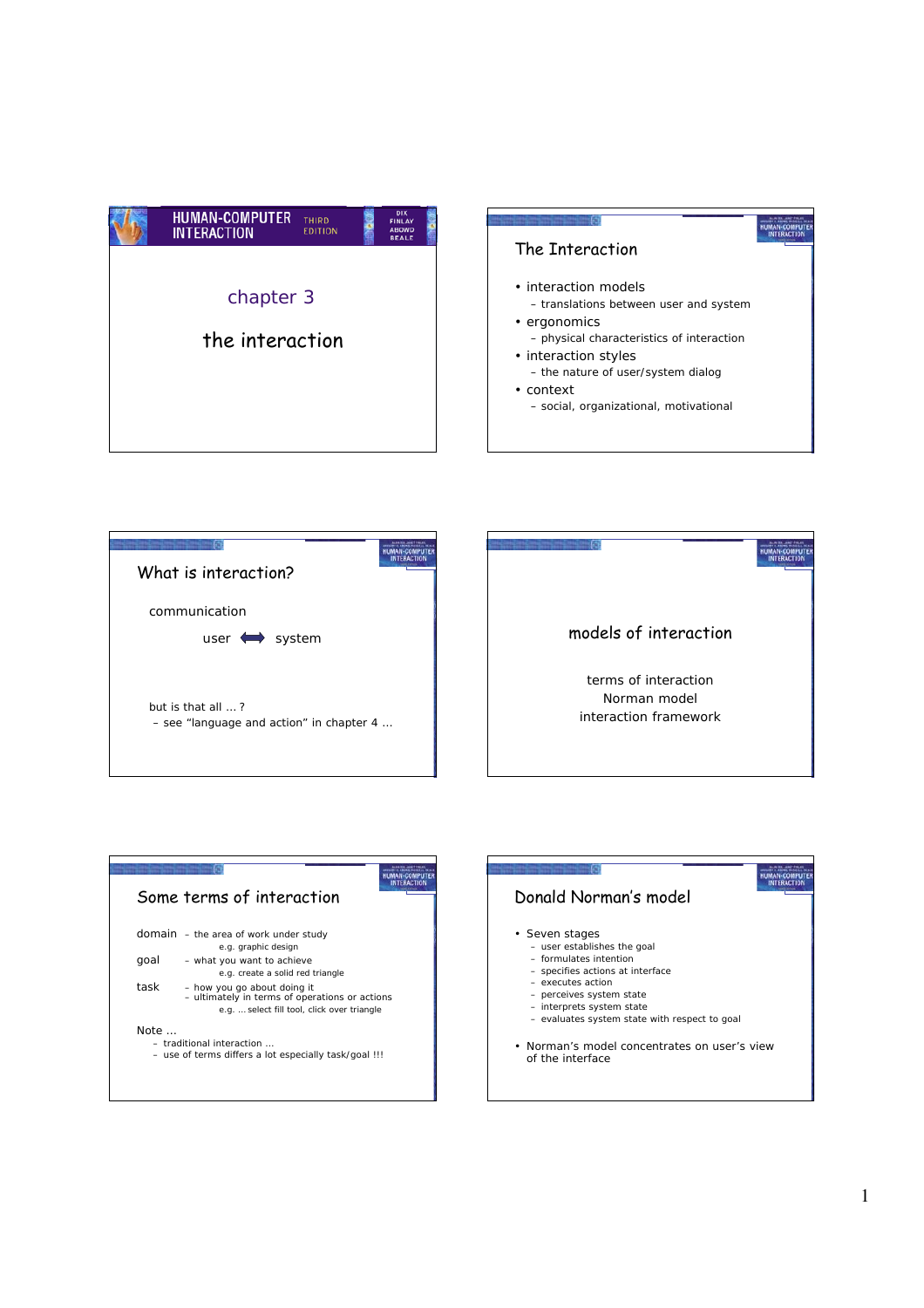







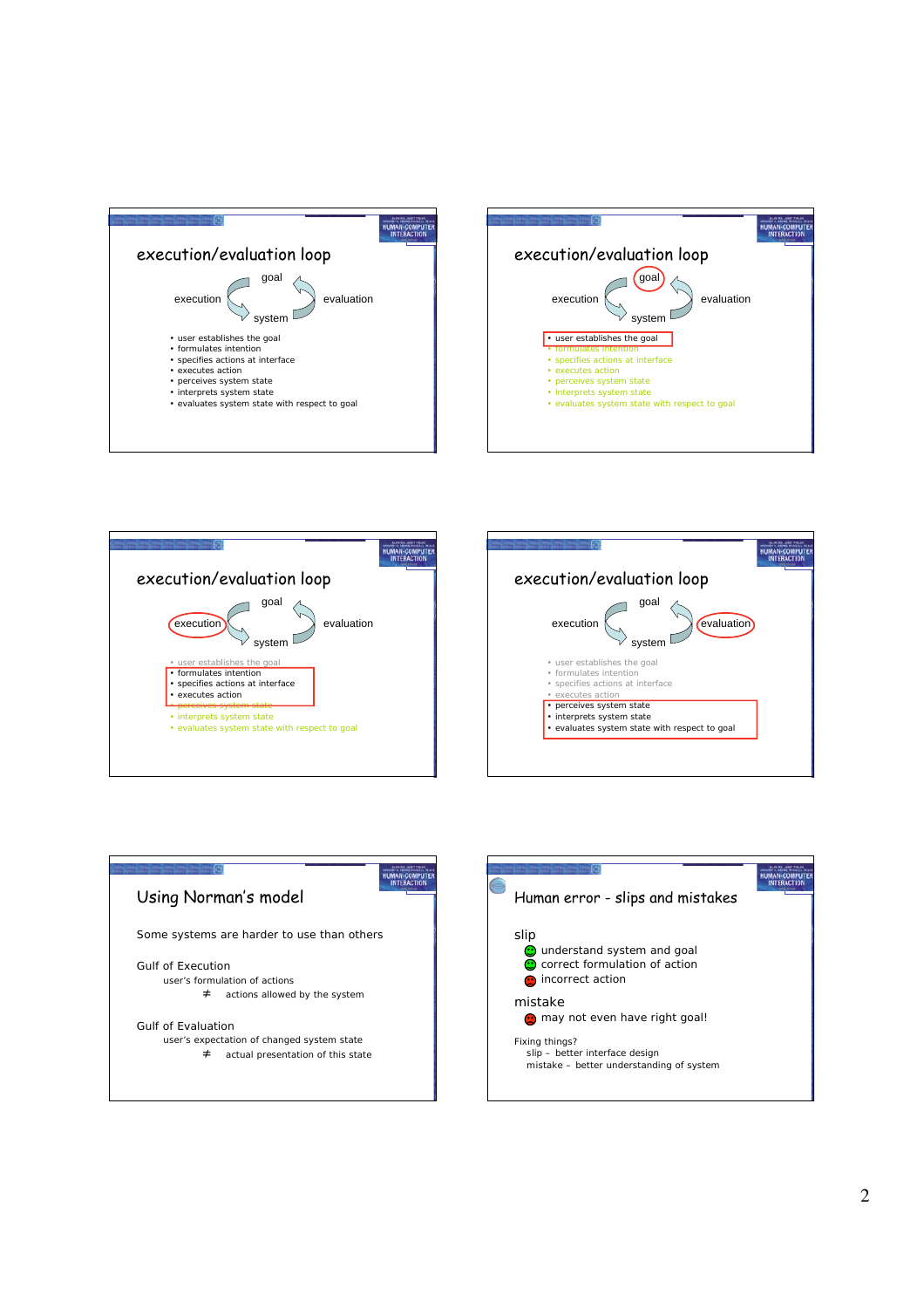







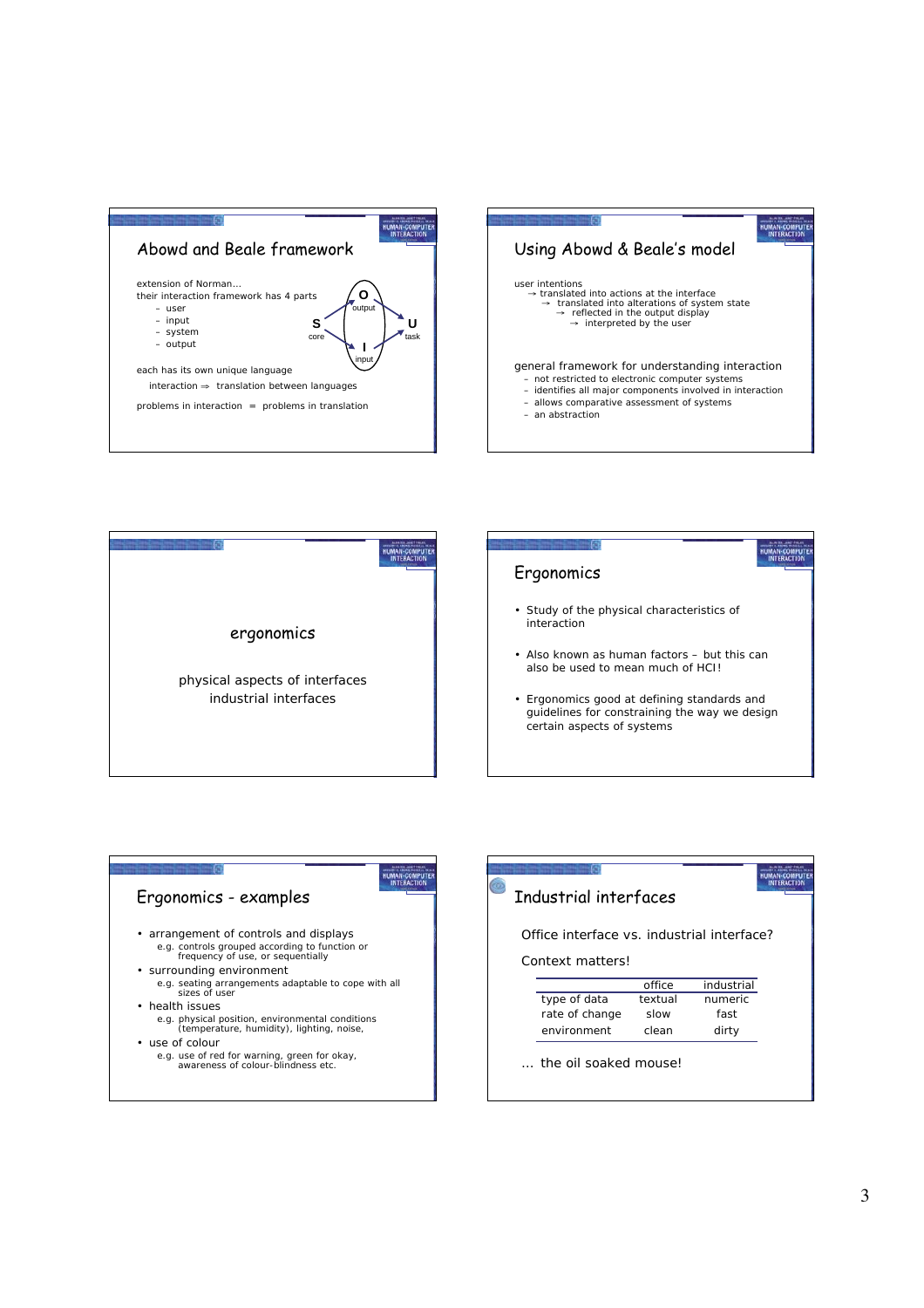





HUMAN-COMPUTE

## Command line interface

- Way of expressing instructions to the computer directly
	- function keys, single characters, short abbreviations, whole words, or a combination
- suitable for repetitive tasks
- better for expert users than novices
- offers direct access to system functionality
- command names/abbreviations should be meaningful!

Typical example: the Unix system

#### HUMAN-COMPUTE Menus • Set of options displayed on the screen • Options visible – less recall - easier to use – rely on recognition so names should be meaningful • Selection by: – numbers, letters, arrow keys, mouse – combination (e.g. mouse plus accelerators) • Often options hierarchically grouped – sensible grouping is needed • Restricted form of full WIMP system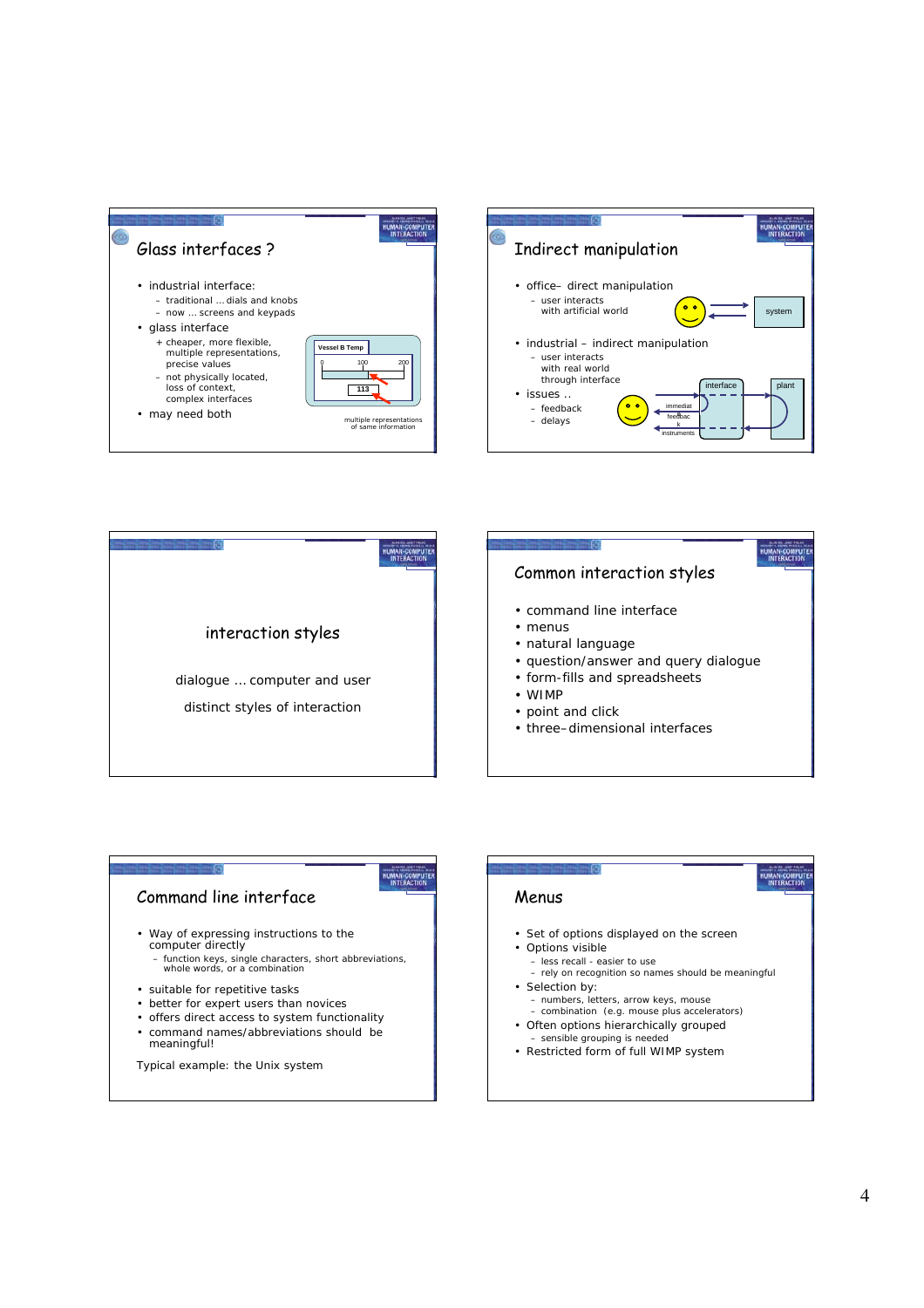# Natural language

- Familiar to user
- speech recognition or typed natural language
- Problems
	- vague
	- ambiguous
	- hard to do well!
- Solutions
	- try to understand a subset
	- pick on key words

### Query interfaces

- Question/answer interfaces
	- user led through interaction via series of questions

HUMAN-COMPUTE

- suitable for novice users but restricted functionality
- often used in information systems
- Query languages (e.g. SQL)
	- used to retrieve information from database – requires understanding of database structure and language syntax, hence requires some expertise



HUMAN-COMPUT



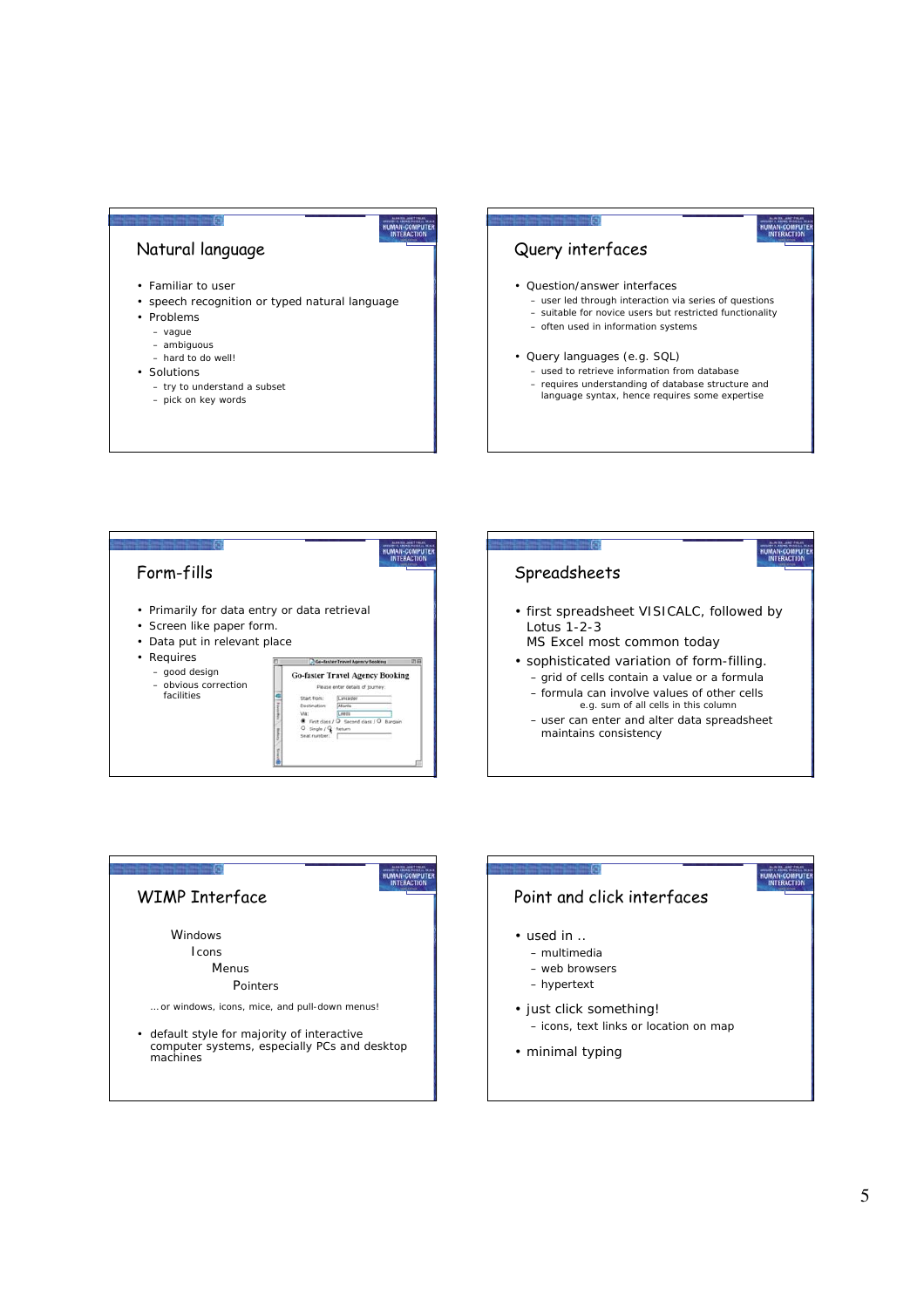

HUMAN-COMPUT<br>INTERACTION



- Areas of the screen that behave as if they were independent
	- can contain text or graphics
	- can be moved or resized
	- can overlap and obscure each other, or can be laid out next to one another (tiled)

#### • scrollbars

- allow the user to move the contents of the window up and down or from side to side • title bars
	-
	- describe the name of the window

### Icons

- small picture or image
- represents some object in the interface – often a window or action

HUMAN-COMPUTE

- windows can be closed down (iconised) – small representation fi many accessible windows
- icons can be many and various – highly stylized
	- realistic representations.



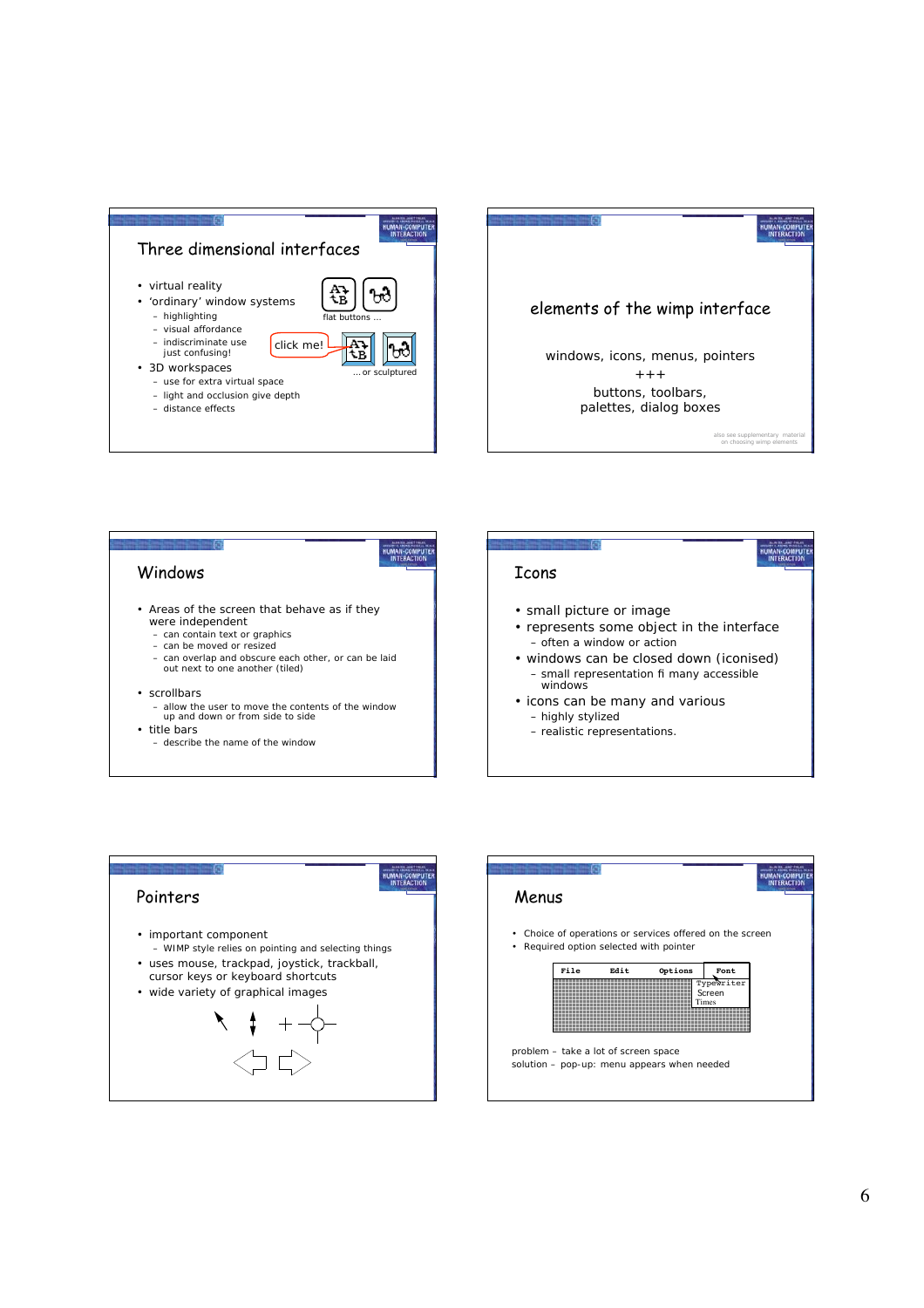#### Kinds of Menus

- Menu Bar at top of screen (normally), menu drags down
	- pull-down menu mouse hold and drag down menu – drop-down menu - mouse click reveals menu

HUMAN-COMPUT

HUMAN-COMPU<br>INTERACTION

HUMAN-COMPUTE

- fall-down menus mouse just moves over bar!
- Contextual menu appears where you are – pop-up menus - actions for selected object
	- pie menus arranged in a circle
		-
		- easier to select item (larger target area) quicker (same distance to any option) … but not widely used!
		-

### Menus extras

#### • Cascading menus

- hierarchical menu structure
- menu selection opens new menu
- and so in ad infinitum

#### • Keyboard accelerators

– key combinations - same effect as menu item – two kinds

HUMAN-COMPUTE

- active when menu open usually first letter
- active when menu closed usually Ctrl + letter
- usually different !!!

# Menus design issues

- which kind to use
- what to include in menus at all
- words to use (action or description)
- how to group items
- choice of keyboard accelerators

### HUMAN-COMPUT **Buttons** • individual and isolated regions within a display that can be selected to invoke an action Gender: O Male ® Female Interests: El web development II user interfaces El music Submit • Special kinds – radio buttons – set of mutually exclusive choices – check boxes – set of non-exclusive choices

#### Toolbars

- long lines of icons … … but what do they do?
- fast access to common actions
- often customizable: – choose *which* toolbars to see – choose *what* options are on it

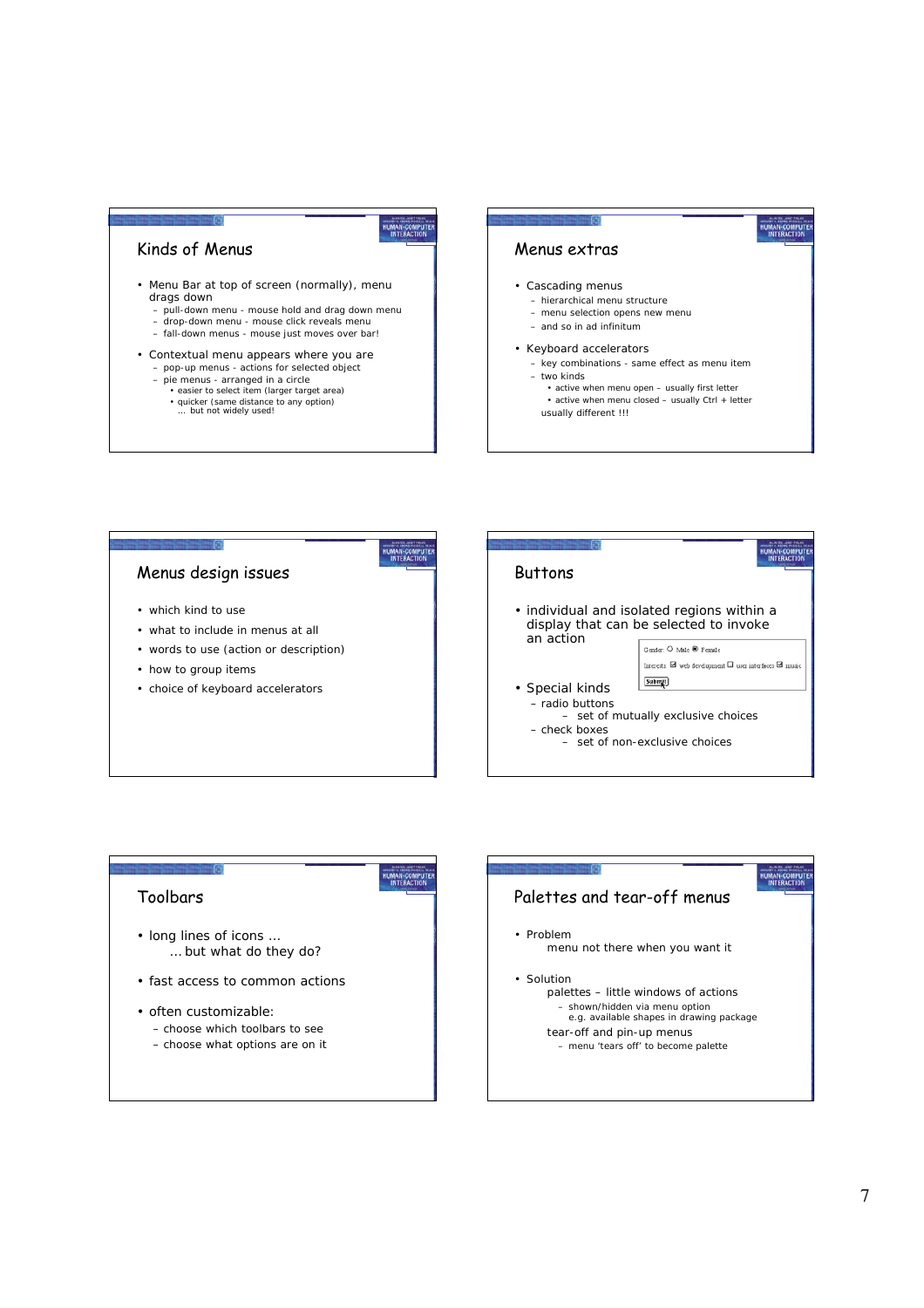### Dialogue boxes

• information windows that pop up to inform of an important event or request information.

 e.g: when saving a file, a dialogue box is displayed to allow the user to specify the filename and location. Once the file is saved, the box disappears.





HUMAN-COMPUT



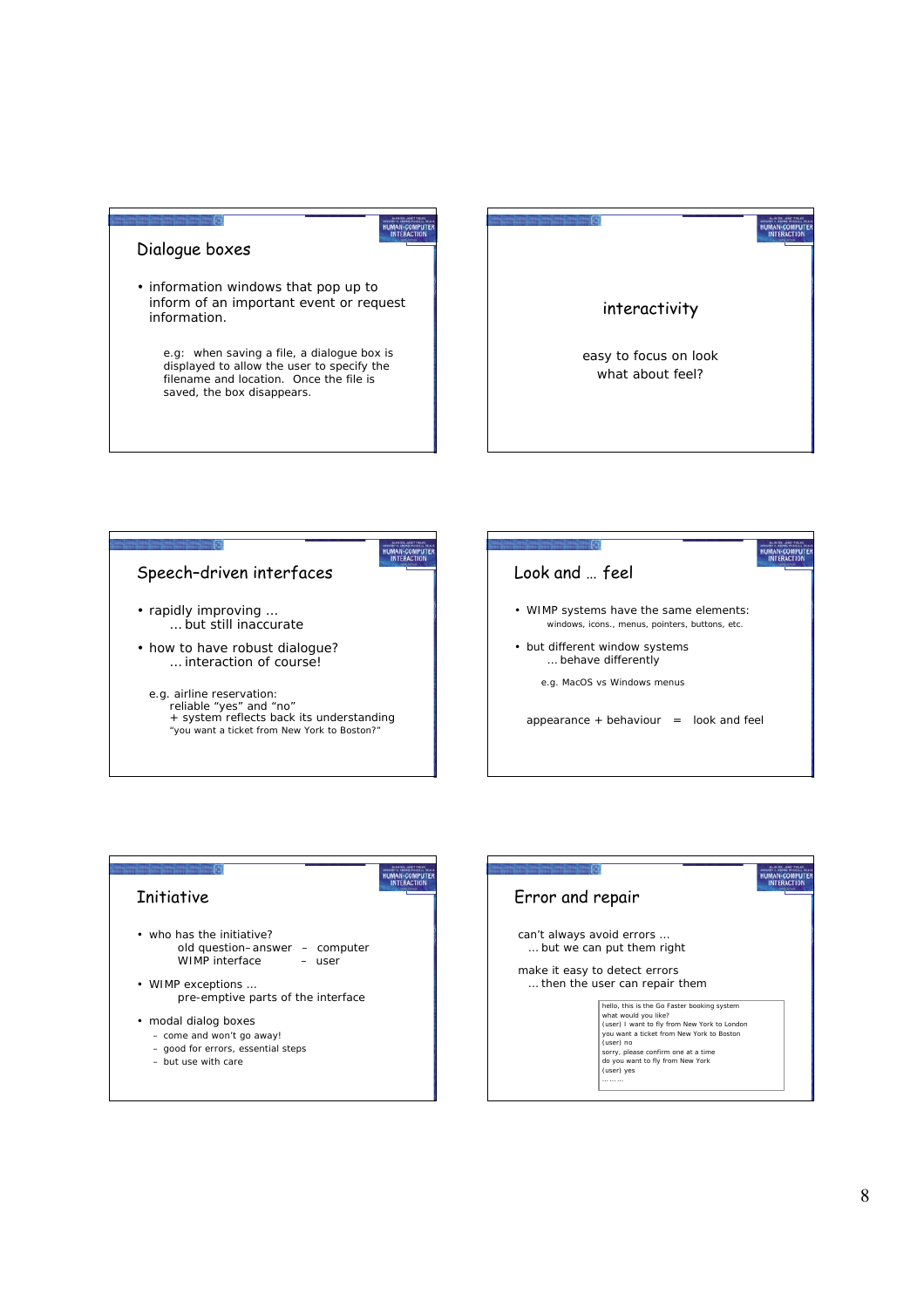### Context

Interaction affected by social and organizational context

- other people
- desire to impress, competition, fear of failure • motivation – fear, allegiance, ambition, self-satisfaction
- inadequate systems
- cause frustration and lack of motivation





HUMAN-COMPUT



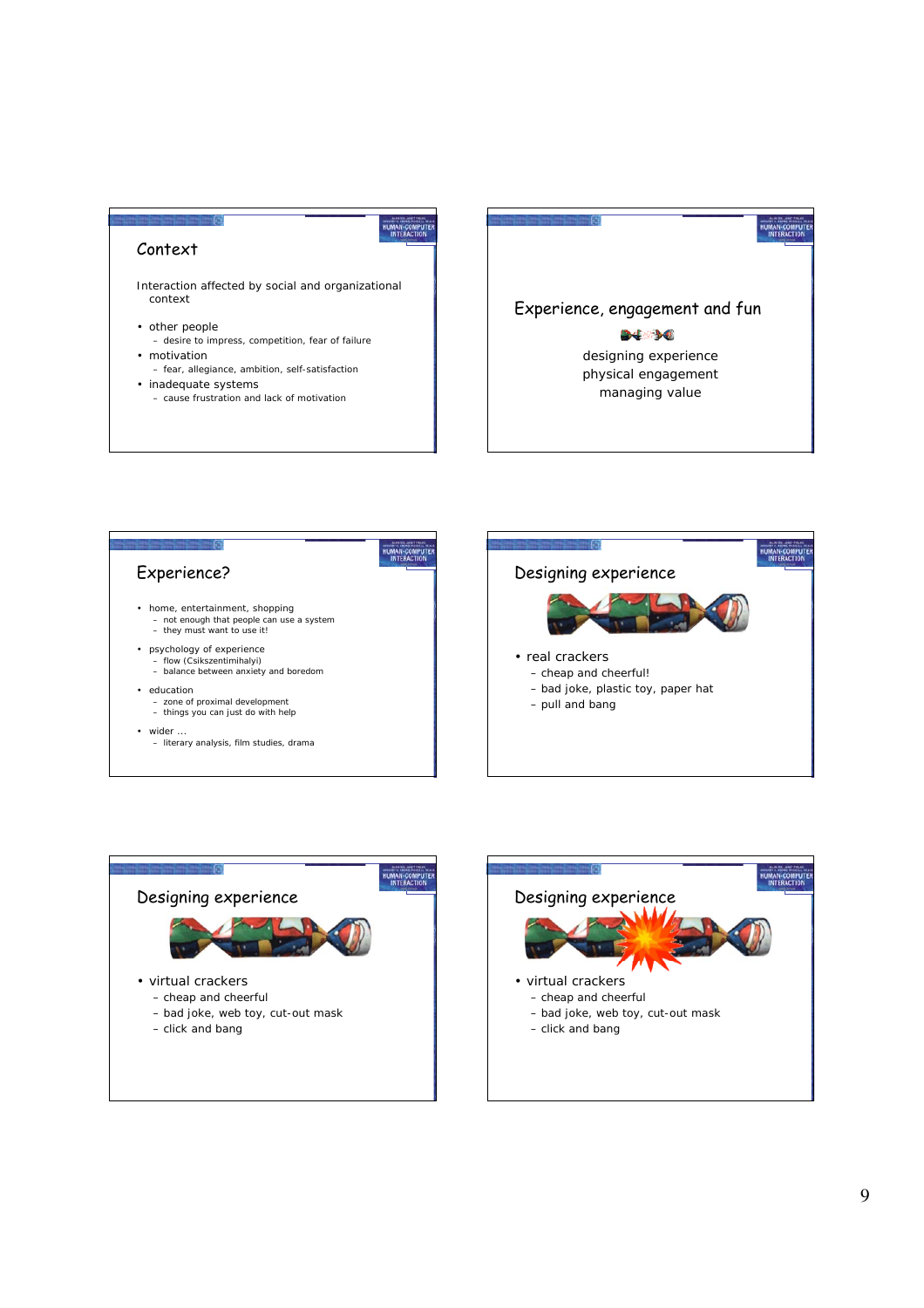

| The crackers experience    |                       |                                                       |
|----------------------------|-----------------------|-------------------------------------------------------|
|                            |                       |                                                       |
|                            | real cracker          | virtual cracker                                       |
| Surface elements           |                       |                                                       |
| design                     | cheap and cheerful    | simple page/graphics                                  |
| play                       | plastic toy and joke  | web toy and joke                                      |
| dressing up                | paper hat             | mask to cut out                                       |
| <b>Experienced effects</b> |                       |                                                       |
| shared                     | offered to another    | sent by email message                                 |
| co-experience              | pulled together       | sender can't see content<br>until opened by recipient |
| excitement                 | cultural connotations | recruited expectation                                 |
| hiddenness                 | contents inside       | first page - no contents                              |
| suspense                   | pulling cracker       | slow  page change                                     |
| surprise                   | bang (when it works)  | WAV file (when it works)                              |



HUMAN-COMPUTE



• do external physical aspects reflect logical effect?

– related to affordance (chap 5)

-61

logical state revealed in physical state? e.g. on/off buttons

inverse actions inverse effects? e.g. arrow buttons, twist controls

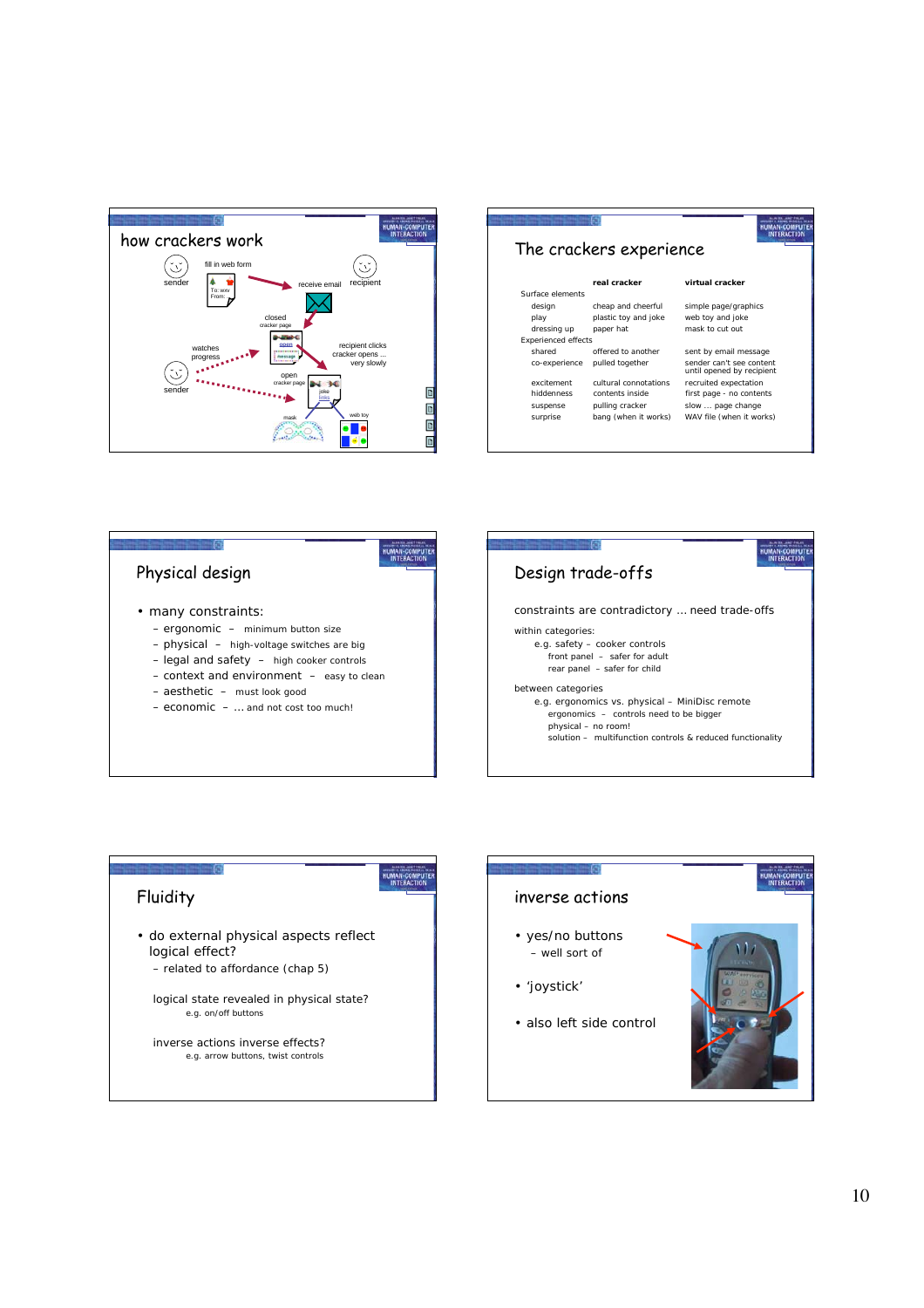### spring back controls

- one-shot buttons
- joystick
- some sliders

good – large selection sets bad – hidden state



HUMAN-COMPUTE